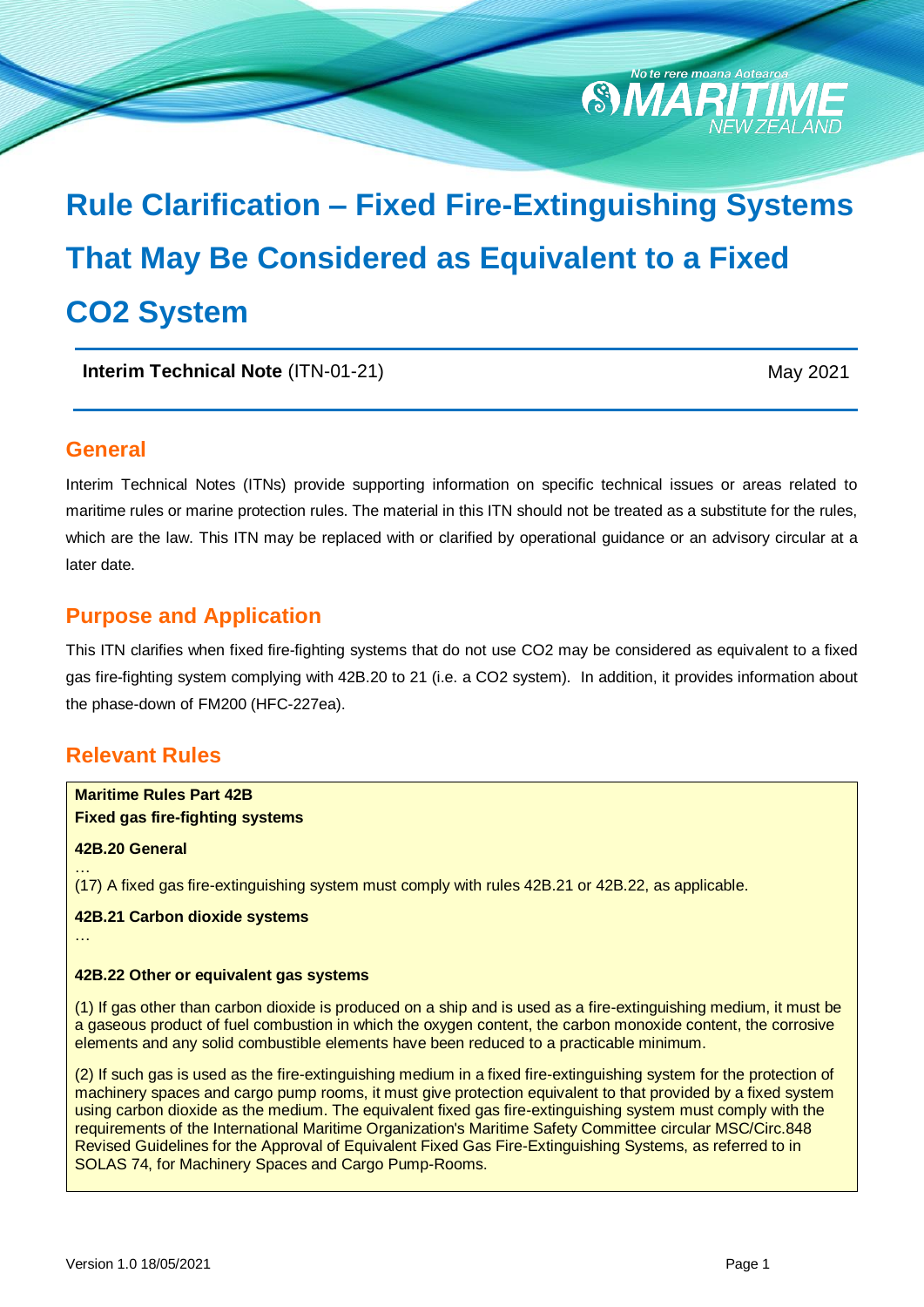(3) If such gas is used as a fire-extinguishing medium for the protection of cargo spaces, except cargo oil tanks, a sufficient quantity of such gas must be available to supply hourly, for a period of 72 hours, a volume of free gas at least equal to 25 percent of the gross volume of the largest space protected in this way.

#### **42B.71 Standards**

The Director may determine that a fire appliance meets a standard prescribed by Part 42B, if the Director is satisfied that the appliance—

- (a) complies with a national or international standard different to that prescribed in Part 42B; and
- (b) substantially complies with the standard prescribed in Part 42B.

## **Clarification**

Rules 42B.20 to 22 prescribe requirements for CO2 systems and systems using gaseous product of fuel combustion. According to rule 42B.20(17), a fixed gas fire-extinguishing system must comply with rules 42B.21 or 42B.22.

The rules do not prohibit the use of fixed gas fire-fighting systems using gases other than CO2 as a fire-extinguishing medium. Systems using aerosol as a medium may also be considered as equivalent to a fixed gas system as required by the rule. This is, in principle, provided for in 42B.71.

The following systems may be considered as equivalent to a fixed gas system under 42B.20 to 21 for protection of machinery spaces and cargo pump-rooms, provided that they meet the recommendations in the relevant IMO circulars.

| <b>System</b>   | For protection of     | International Maritime Organization's Maritime Safety Committee          |
|-----------------|-----------------------|--------------------------------------------------------------------------|
|                 |                       | circular                                                                 |
| Gas system      | Machinery<br>spaces   | MSC/Circ.848 Revised Guidelines for the Approval of Equivalent Fixed Gas |
| (other than     | and<br>pump-<br>cargo | Fire-Extinguishing Systems, as Referred to in SOLAS 1974, for Machinery  |
| CO <sub>2</sub> | rooms                 | Spaces and Cargo Pump-Rooms, as amended by MSC.1/Circ.1267.              |
| Aerosol         | Machinery spaces      | MSC/Circ.1270 Revised Guidelines for the Approval of Fixed Aerosol Fire- |
| system          |                       | Extinguishing Systems Equivalent to Fixed Gas Fire-Extinguishing         |
|                 |                       | Systems, as Referred to in SOLAS 1974, for Machinery Spaces, and its     |
|                 |                       | corrigendum MSC.1/Circ.1270/Corr.1.                                      |

## **Approval by the Director**

Performance standard for gas (other than CO2) or aerosol systems other than these standards may be accepted at the discretion of the Director according to 42B.71.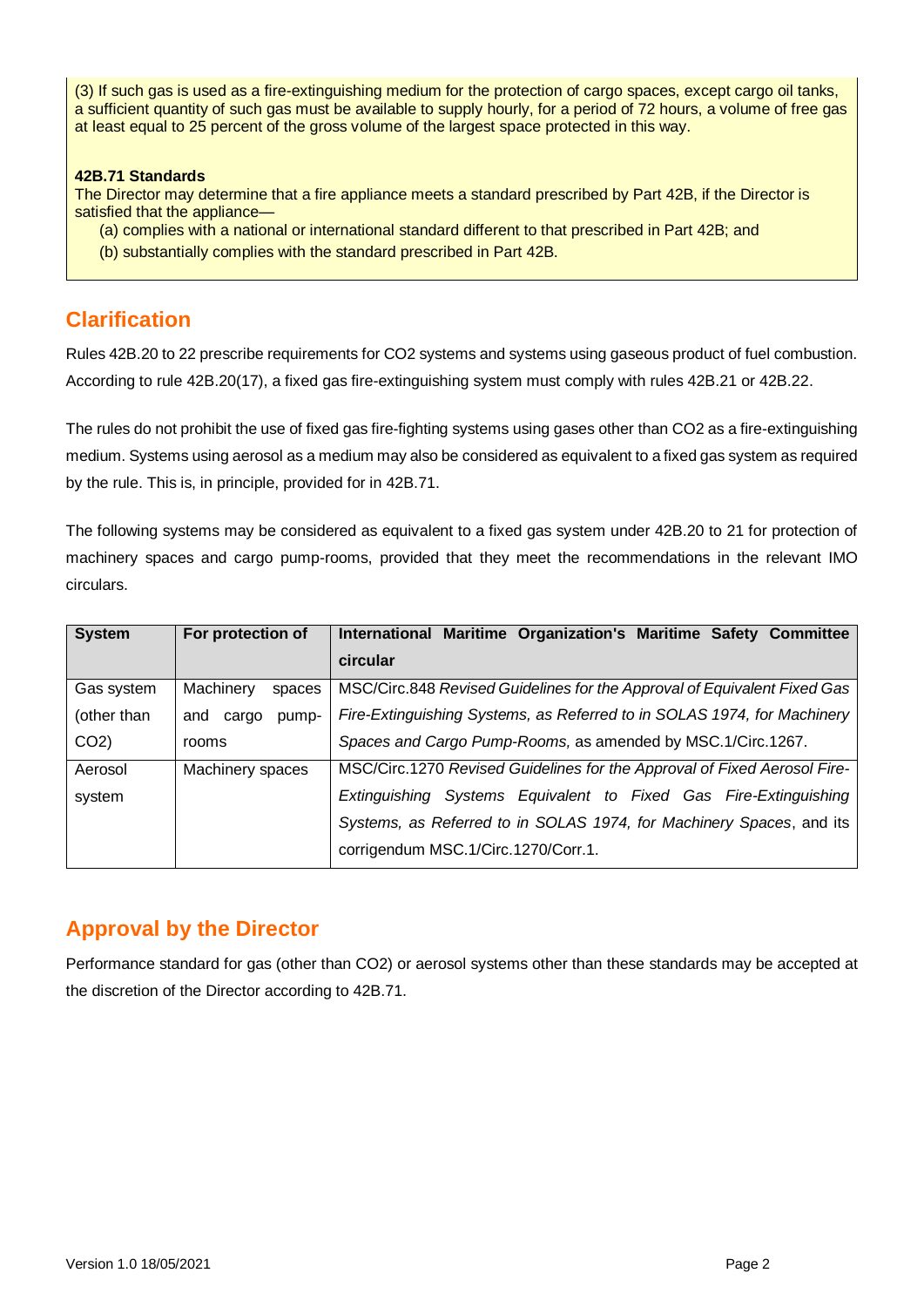## **Recent legislative development and its impact on systems using FM200**

New Zealand is a Party of the Vienna Convention for the Protection of the Ozone Layer 1985. The convention aims to protect the ozone layer from modification and protect human health and the environment against its adverse effects. The Montreal Protocol 1987 to the convention and its amendments (before Kigali) included specific measures of controlling the ODSs (ozone depleting substances). Its Kigali Amendment, adopted in 2016, has extended these measures by phasing down the HFCs (hydrofluorocarbons) which are not ODSs but that have high global warming potential. This amendment has been ratified by NZ and came into force on 1 January 2020.

HFC-227ea, also known as FM200, is one of these controlled HFCs, with a "100-year global warming potential<sup>1</sup>" of 3,220 (the fifth highest in all of the 18 listed HFCs). FM200 has been in use as a substitute for its ozone-depleting precedents, such as Halon-1211 and 1301.

According to the phase-down timetable, the total production and consumption of these HFCs (all expressed in CO2 equivalents) in NZ will be reduced by 85 per cent by 2036 (based on the calculated baseline). A potential impact of this phase-down on systems using HFCs as the fire-extinguishing medium is that the supply of the medium to recharge the system may become unavailable, costly, or require exemption from legislation when it's needed after a discharge or in maintenance.

What exactly this means for systems using FM200, as one substance on the list of HFCs under phase-down, will depend on the proportion of consumption it takes among all the listed HFCs, and how the phase-down works out for other HFCs on the list.

More information on New Zealand's HFC phase-down can be found at <https://www.mfe.govt.nz/consultation/hydrofluorocarbons-phase-down>

Requirements on importing and exporting HFCs can be found at <https://www.epa.govt.nz/industry-areas/hazardous-substances/hfcs/>

The NZ government agency regulating these controlled substances is EPA (Environment Protection Authority). Refer to the Ozone Layer Protection Act 1996 (OLPA) and the Ozone Layer Protection Regulations 1996 (OLPR) for the latest relevant NZ legislation.

 $\overline{a}$ 

 $1$  Global warming potential (GWP) is a measure of the relative global warming effects of different gases. It assigns a value to the amount of heat trapped by a certain mass of a gas relative to the amount of heat trapped by a similar mass of carbon dioxide over a specific period of time.